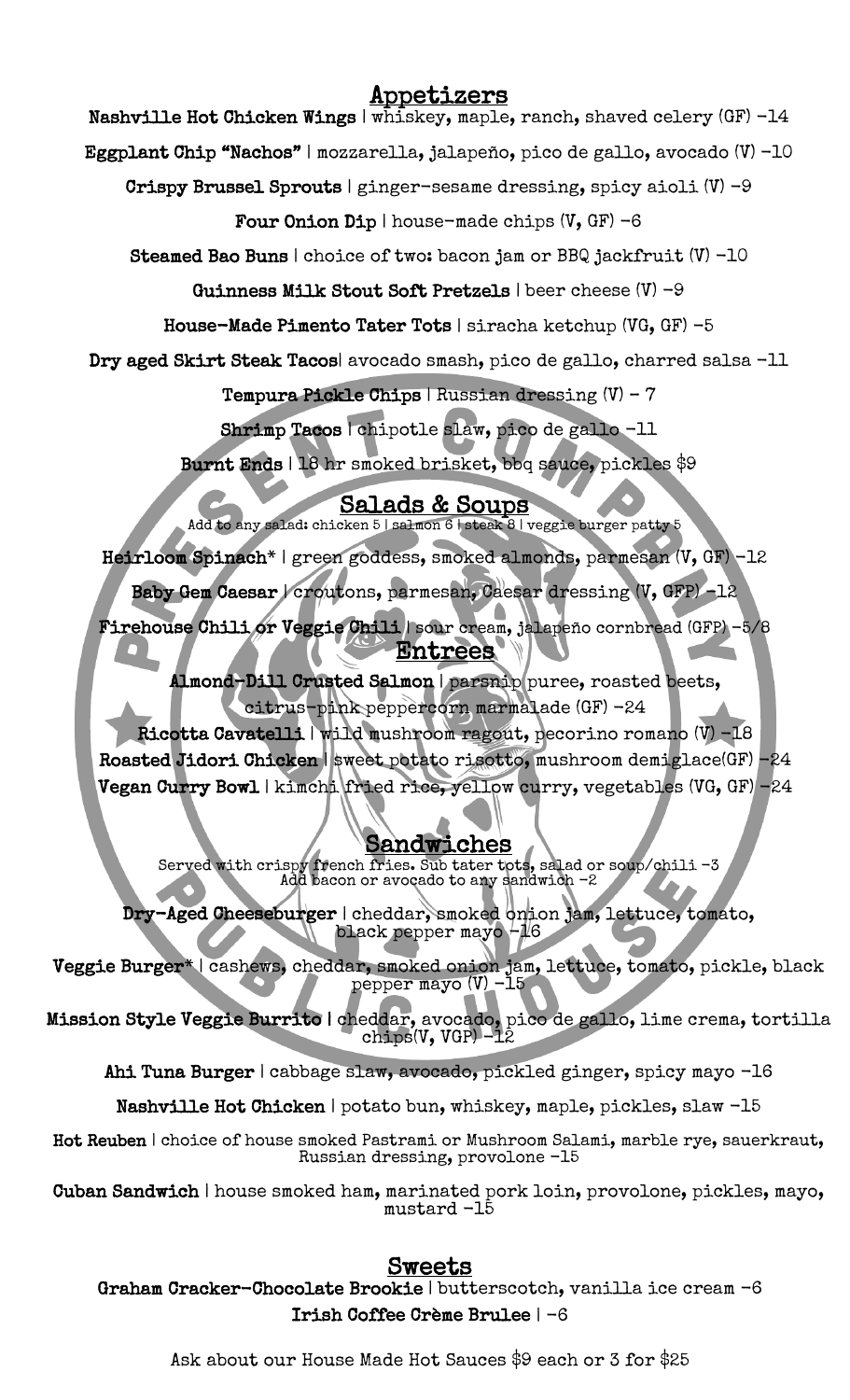| Name<br>Brewery<br><b>DC Brau Pils</b><br>German Pilsner- Clean, crisp, and light. Classic everyday brew made with German Heirloom Pilsner<br>Malt and Halertau Tradition hops.                 | <u> Present Company Public House Draft Beer List</u>                                                                 | Origin<br>Washington, DC | ABV<br>4.5%                                                                                     | <u>Price</u><br>\$7         |
|-------------------------------------------------------------------------------------------------------------------------------------------------------------------------------------------------|----------------------------------------------------------------------------------------------------------------------|--------------------------|-------------------------------------------------------------------------------------------------|-----------------------------|
| <b>RAR</b> Groove City<br>Hefeweizen -Hazy, unfiltered wheat beer with a slight sweetness and notes of banana and clove on the<br>finish.                                                       |                                                                                                                      | Cambridge, MD            | $5.4\%$                                                                                         | \$7.5                       |
| Down East Original Blend<br>Hard Cider-Unfiltered craft cider that uses culinary apples like Red Delicious,<br>Yellow Delicious, and McIntosh. Crisp and juicy. (GF)                            |                                                                                                                      | Boston, MA               | 5.1%                                                                                            | \$7.5                       |
| <b>Atlas Blood Orange Gose</b><br>Gose-A light bodied slightly sour beer with a touch of salt and sweet orange. A local and refreshing<br>summer beer.                                          |                                                                                                                      | Washington, DC           | $6\%$                                                                                           | \$7.5                       |
| Boulevard Tank 7<br>Saison -Begins with a surge of fruity aromatics and grapefruit hoppy notes. Offers a complex ale that<br>tapers into a peppery dry finish.                                  |                                                                                                                      | Kansas City, MO 8.5%     |                                                                                                 | \$8                         |
| Great Lakes Conway's Irish Ale<br>Red Ale-A sweet and toasty ale with biscuit and caramel malt flavors.                                                                                         |                                                                                                                      | Cleveland, OH            | 6.3%                                                                                            | \$7.5                       |
| Bells Christmas Ale<br>Scotch Ale-Rich and Malty with notes of caramel and a warm finish                                                                                                        |                                                                                                                      | Kalamazoo, MI            | 7.5%                                                                                            | \$8                         |
| <b>Firestone Walker Lager</b><br>Lager-Light and crisp made in the classic all-malt Munich Helles style. Very refreshing on a DC<br>summer day with German hops providing a hint of bitterness. |                                                                                                                      | Paso Robles, CA          | 4.5%                                                                                            | \$7.5                       |
| Oskar Blues Dale's Pale Ale<br>American Pale Ale - Light in color, delivering a hoppy nose. Pale malts and citrusy floral hops<br>provides a balanced and assertive pale ale.                   |                                                                                                                      | Longmont, CO             | 6.5%                                                                                            | \$7.5                       |
| Sloop Brewing Juice Bomb<br>Hazy IPA - Outstanding new unfiltered brew, bursting with citrus flavor that's balanced<br>with a touch of bitterness on the finish.                                |                                                                                                                      | E. Fishkill, NY          | 6.5%                                                                                            | \$7.5                       |
| <b>Southern Tier IPA</b><br>IPA- Citrus and Pine hops are balanced with a subtle caramel sweetness creating a classic American IPA.                                                             |                                                                                                                      | Dakewood, NY             | 6%                                                                                              | 57.b<br>\$8                 |
| Left Hand Milk Stout<br>Nitro Oatmeal Stout- A rich chocolatey batmeal stout with slight notes of coffee.                                                                                       | Draft COMBO: Southern Tier Draft & a Shot of Dickel Rye-\$11                                                         | Longmont, CO             |                                                                                                 |                             |
| <u>Light &amp; Crisp</u><br>Hoforauhaus $00.5.1\%$ \$7<br>Rothaus Pils 5.1% \$8                                                                                                                 | <u> Craft Bottles &amp; Cans</u><br>Malty/Lager<br>New Belgium Fat Tire 5.2% \$7<br>Abita Pecan Harvest Ale 5.0% \$7 |                          | Cigar City Guayaberra 5.5% \$7<br>Right Proper RBW 5% \$7                                       | Pale Ales                   |
| Wheat<br>Maui Pineapple Mana 5.5% \$7<br>3 Floyds Gumballhead 5.6% \$7                                                                                                                          | Sour<br>Union Old Pro Gose 4.2% \$7<br>Two Roads Lime 16oz \$1                                                       |                          | Smuttty Nose LTD 16 oz 5.5%\$8<br>Bell's Two Hearted 16oz 7% \$8<br>DC Brau Resolution 7.7% \$8 | IPAs                        |
| Dark and/or Roasty<br>Deschutes BB Porter 5.2% \$7<br>Left Hand PB Milk stout 6.7% \$7.5                                                                                                        | <u>Belgian</u><br>New Belgium Tripel 8.5% \$7<br>Unibroue La Fin du Monde 9% \$9                                     |                          | Oliver BMORE Hazy 8% \$9<br>Six Point Resin 9.1% \$9<br>Bell's Hopslam 10% \$10                 | <b>Double IPAs</b>          |
| <b>Hard Cider</b><br>Anxo Happy Trees 6.9% \$8<br>Aval Artisinal cidre 6% \$8<br>Graft Birds of Paradise 6.9% \$8                                                                               | <u>Spiked Seltzer</u><br>Wild Basin Blk Raspberry 5% \$7<br>Peak Organic Variety 5% \$7<br>Truly Lime 5% \$7         |                          | Seadog Blueberry Wheat 4.6% \$7<br>Schofferhoffer 160z                                          | <u>Fruity</u><br>$2.5%$ \$7 |

Topo Chico Variety 4.7 \$7

Suds<br>High Life-5 Miller Lite-5 Peroni-5 Bitburger (NA)-5 Guinness Tall-8 Blue Moon-7 Narragansett Lager Tall–5 Dogfish Head Lo-Cal IPA -7 Omission Pale Ale (GF)-5